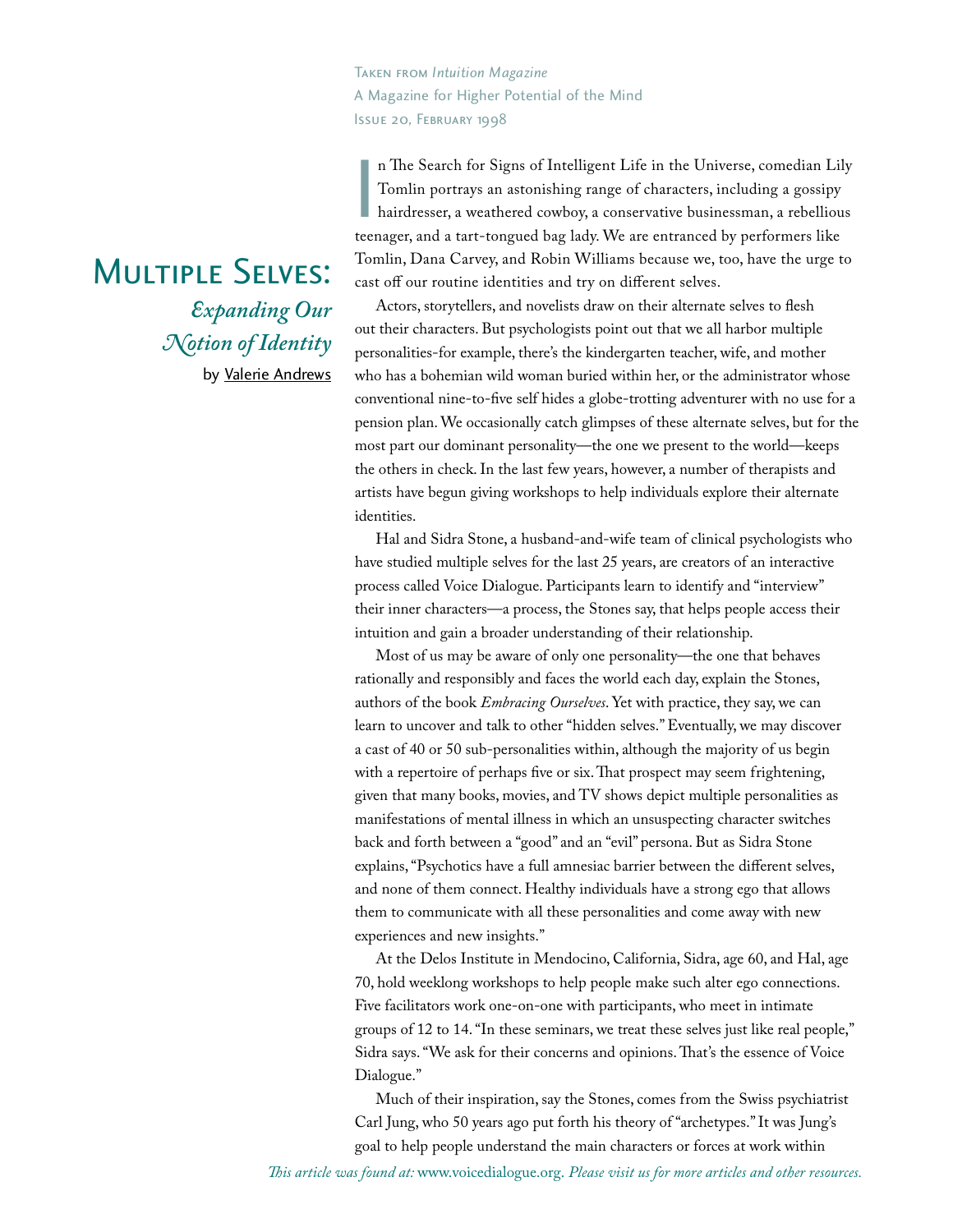The whole purpose is to get a dialogue going, to express one's fear or discomfort, or even to ask for wisdom and advice.

Voice Dialogue differs from Jung's technique in that it asks us to roll up our sleeves, take a deep breath, and actually embody all these different personae. A workshop facilitator interviews the various selves; if the personalities get too pushy or too powerful, the facilitator can intervene. "We ask each participant to actually get up and move around the room, until she finds the place that personality wants to speak from," Sidra explains. "The Vulnerable Child may curl up on the floor, and the Mother may sit very upright in her chair. The first thing we try to do is identify that self and observe its physical energy.

"As people enter different selves," she adds, "their blood pressure changes, and so does the color of their skin. When you talk to the vulnerable child, the brow will flatten out and wrinkles often disappear. Some selves stutter because they're insecure. After a while, you get adept at identifying the selves and their different energy fields."

Modern psychology has a tendency to look at all these selves as splinters or unrelated fragments of the psyche, but Voice Dialogue shows us how they come together and work as a system. The key to controlling and integrating such a system is cultivation of an aware ego. That gives us a neutral ground, a way to listen to the different voices in others and in ourselves. "Every time we identify and interview a different self," says Sidra, "we then request that the person step back into the aware ego and process the information. We ask, 'What did you think about what the Artist had to say?' Or, 'How do you feel about the demands you've just heard from your Inner Critic?'"

"The Aware Ego," adds Hal, "can listen to all sides and embrace the opposites. It can hold the tension between the part of you that wants to be committed and the part that needs independence, between the part of you that loves your job and the part that wants to quit and take a flier. "

Once you become comfortable with these personalities, you can draw on them for greater awareness in everyday life. "You can play these different selves like an orchestra," explains Sidra. "But the aware ego is the master conductor: It can pull in different selves and tune them up or tune them down."

The Stones discovered the different selves early in their own relationship. One day Hat said to Sidra, 'You know, there's a vulnerable little girl in you. Will you let me talk to her?" Sidra agreed, and soon curled up in the posture of a tiny child. "We were both astonished that this quiet person had emerged," Sidra recalls. "Most of the time I'm very extroverted and rational. This creature was in touch with the magic of the world, saw colors more intensely, and was highly intuitive."

Over time, Hal and Sidra got to know the Vulnerable Child in each other.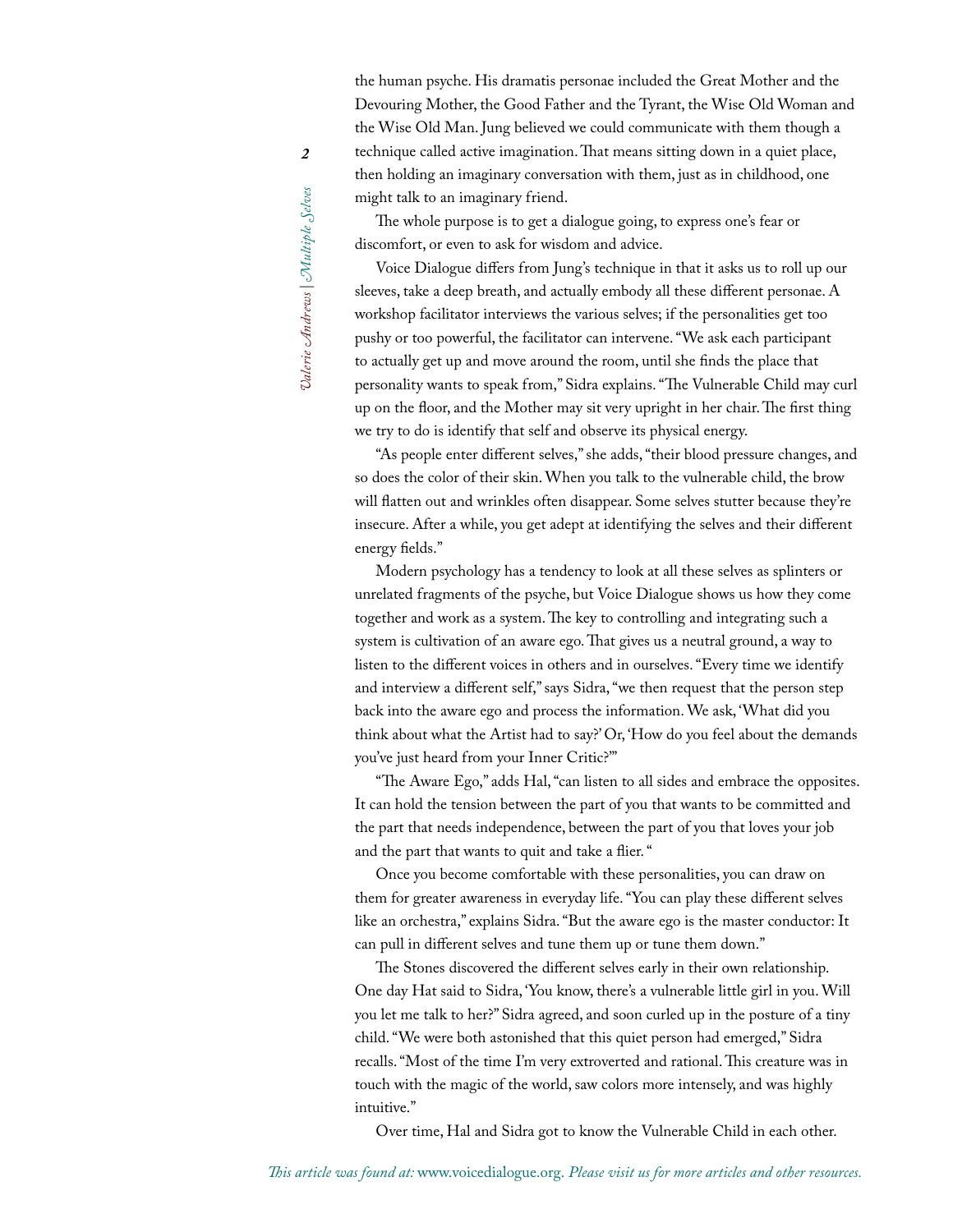"These inner characters helped us dive beneath our fancy psychological terms and go directly to our feelings," Sidra notes. The Vulnerable Child, the Stones believe, is the core self, but is so shy and sensitive that we develop one or two other "dominant personalities" to deal with other people's demands and "make it in the world." Here are some dominant personalities most of us utilize from time to time:

The Protector wants to be sure we are well fed and financially secure.

**The Pleaser** wants us to "be nice" so others will love and accept us.

**The Pusher** wants us to put our nose to the grindstone and "live up to our responsibilities."

**The Perfectionist** says, "If you do everything right, then you will be loved." **The Caretaker** says, "Be responsible. Everybody else's needs come first." **The Rational Thinker** says"Don't be flaky. Stick to the facts."

The Inner Critic is that voice that censors us and says, "You're not good enough. You'll never make it. You're not original."

The dominant self is concerned with our need for love and protection, but when it takes control, Sidra says, it can end up boxing us in. "It is like an overprotective parent. It takes over because it doesn't want to see us hurt. It wants to make us socially acceptable, and in doing so, it can hamper our creativity and growth."

Because it acts as the gatekeeper nothing happens psychologically without its permission—the Stones make sure to validate the dominant self, to thank it for the contribution it makes to the participant's daily life. Then they try to find out more about its main concerns. They interview each person in the group to identify the dominant personality, then begin asking simple questions, such as, "How's your week been? How's your relationship with your spouse? Is there anything you'd like to talk about today?"

"The first thing I told the Stones about myself was that I'm a single working mother," says participant Laura Holmes. "But I didn't realize how much time I spent in mother mode until I got to the workshop. It was clear in that initial interview that I was obsessed with being a Caretaker. This was the self that was running my daily life."

Laura's Caretaker, she recalls, was a no-nonsense personality who felt she was an authority on parenthood: "I was there for Laura when she was pregnant. I took her to the library and had her read everything about early childhood development. I make sure she takes good care of her son and doesn't neglect him. And I make sure she takes cares of a lot of other people, too."

The Stones asked the Caretaker, "is there anything you'd like Laura to pay more attention to?" "You bet," came the reply. "I'd like her to pay more attention to me and forget that singer. How can she be a good mother if she auditions for the opera and wants to be an artist?"

"This is how one personality leads us to another," Sidra explains. "in that moment, we identified a disowned self, one that Laura had been taught to repress or ignore." Whereas the dominant self tends to be overprotective and controlling, the disowned selves are often playful, humorous, and freewheeling, with the risk-taking and unconventional tendencies so often frowned on by a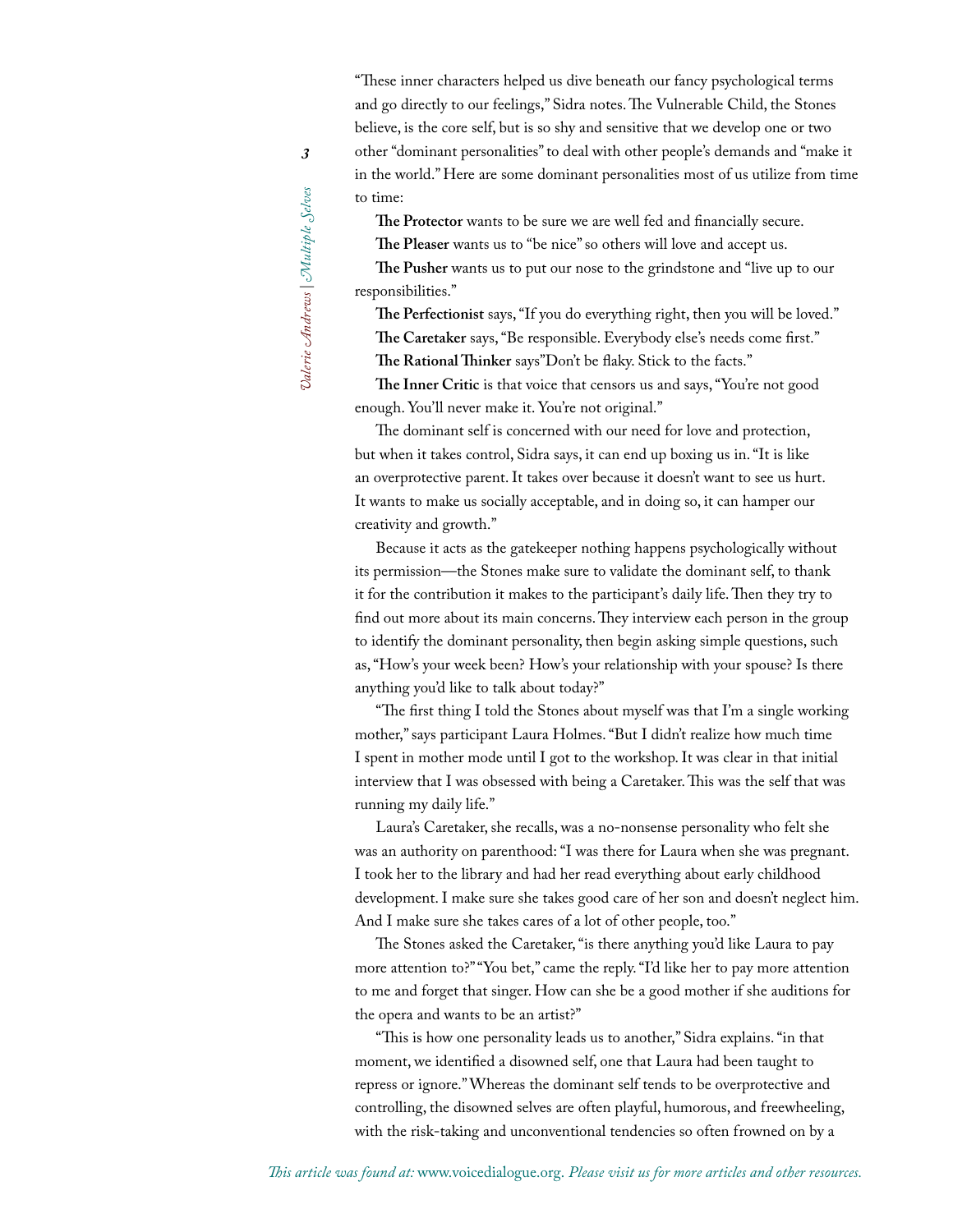culture that overemphasizes responsibility and achievement.

"The disowned selves are the parts of us we were taught are unacceptable, inefficient, or downright unworthy," Sidra emphasizes. "They might include the Beach Bum, the Risk Taker, the Rebel, and the Drop-out. They may also include the more inspired roles of the Artist, the Dreamer, and the Visionary. We abandon these inner selves because society labels them unproductive or frivolous. Yet when we start to honor them, we discover a whole new range of creative possibilities."

In the workshop, Laura got to enter the world of the Artist and listen to the singer's point of view. "When I became the singer," Laura notes, "I gave out a completely different energy. I crossed my legs, moved my chair forward, and was immediately more theatrical."

Laura learned that the Caretaker and the Artist both had long lists of things they wanted her to accomplish. She suddenly understood why she always felt as though she "had too much to do and was always running out of time."

Talking to the different selves can be like running a family meeting or mediating between two heavily armed opponents, Sidra observes. The dominant selves are terrified by their opposites and can put up a good deal of resistance when they start to emerge. The Pusher, for example, fears the Beach Bum. The Protector is unnerved by the Risk Taker. The Pleaser finds the Rebel dangerous and out of line. The Perfectionist looks with horror at the Drop-out who doesn't care about an ordered life. The Caretaker fears the Artist who might run out on her responsibilities. The Rational Thinker tries to quash the Dreamer. The Inner Critic wants to disarm the Visionary.

The Voice Dialogue technique, say the Stones, can be especially useful in times o transition, such as when you're starting a new job or relationship. First you need to identify the conflicting voices that are present and feel the tension as they begin to pull against each other. The next step is to ask someone you trust to talk to the conflicting parts of you: the part that wants to get married and the part that wants to keep your independence, or the you who wants to get that next promotion and the you who wants to forget about the rat race and go off on a Buddhist retreat.

"You may have to repeat this process a number of times, until the selves finish giving you their information," Sidra observes. "in the end, however, you should be able to make a mote conscious decision based on all the data you've received."

In their second book, *Embracing Each Other*, the Stones focus on the role alternate selves play in our relationships. "The people we are attracted to-or end up in conflict with over and over again -- carry the selves we need to learn from," says Sidra. Often a woman who plays the "martyr' may end up with a selfcentered man to learn how to get her needs met. Or a computer specialist, who works in a cool, technical atmosphere, picks an emotional mate to make contact with his passion. It's the old saw—we choose our opposites-and then sign up for a long and sometimes arduous apprenticeship.

But when one person in the relationship integrates a disowned self, the whole dynamic changes. "I once worked with a couple who owned a business together," Sidra recalls. "He was a relaxed, laid-back guy. One of his primary selves was a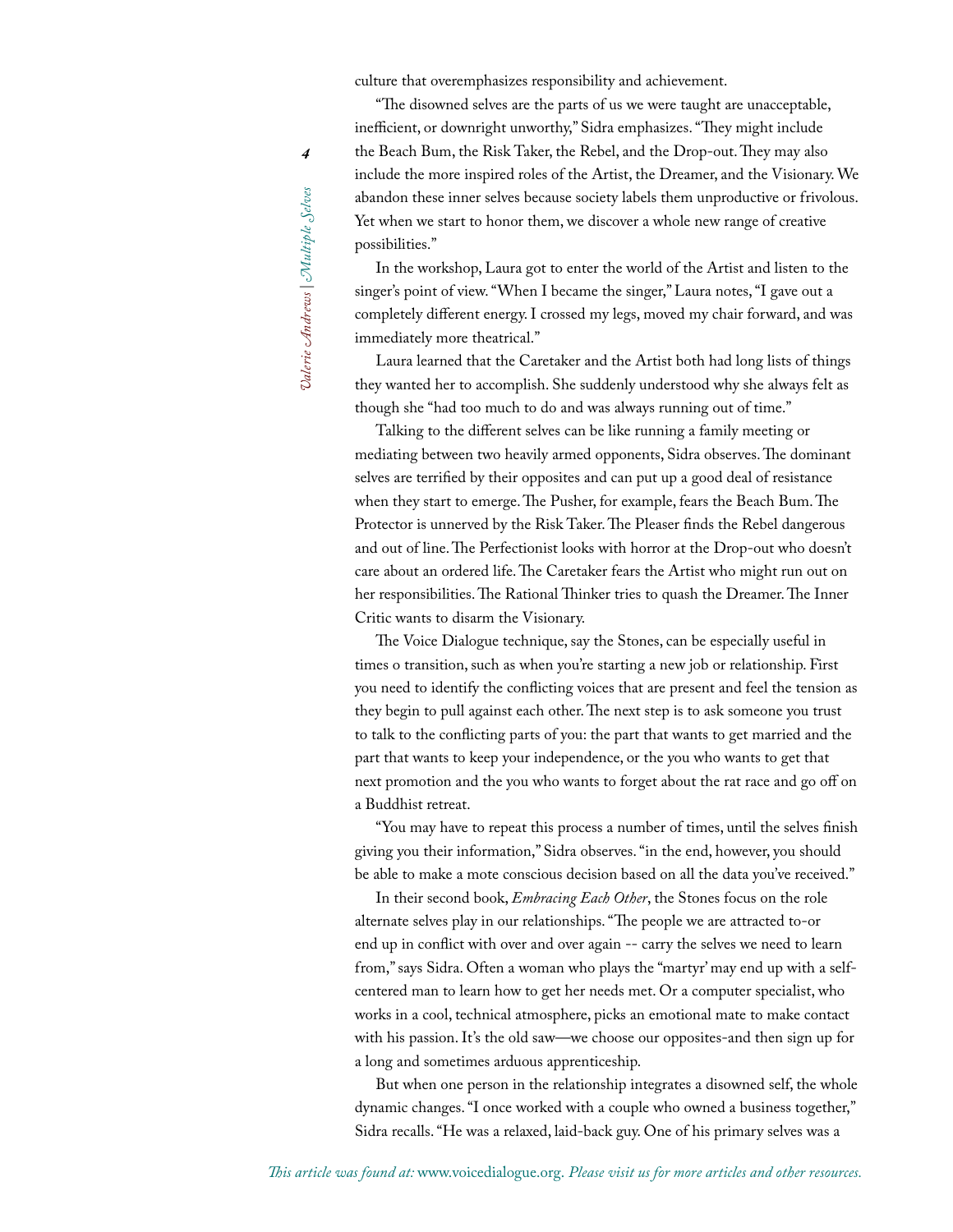Miriam Dyak and her husband, Richard Berger, have been going to Voice Dialogue workshops since 1985. "We run a gallery in Seattle," says Miriam, "and we have different styles of dealing with finances. When it's time to take a risk, I often go into the frightened, vulnerable self. Then Richard feels I'm being negative. He wants to be the creative entrepreneur and my fear is stopping him. We take time out to explore these different points of view and then we make our critical decisions. Over time, the Voice Dialogue process has deeply enriched our partnership."

John and Leanne Dougherty, of Knoxville, Tennessee, found that the Voice Dialogue workshops gave them a common language. "Now we have a real communication system," says Leanne, a therapist. "We can look at each other and see who's talking, and know which self is present. We know when to step back and let that personality have its say."

The Doughertys, who have attended Voice Dialogue workshops for the last 15 years, are about to teach its techniques in a new couples group. Leanne already uses it in her counseling practice and John, a doctor, sometimes uses Voice Dialogue to interview his patients.

"If someone has chronic headaches, I will ask them to speak from the self that has the worst time with this pain." This information comes in handy when he makes a diagnosis.

Laura Holmes sums up her experience in the workshop: "In the course of the seminar, I worked with my Caretaker, my Artist, my Pusher, my Vulnerable Child, and my Inner Critic. I explored the 'to-do lists' each one of these selves had for me. And I found a place to stand, in the aware ego, and began to mediate. After the Voice Dialogue work, I feel a lot more relaxed. The sense of need and urgency that underlaid my life is gone."

Says Miriam Dyak, "After doing Voice Dialogue, you learn not to take your problems so seriously. You are aware that you've got all these competing voices, so you lighten up and learn how to go easy on yourself."

Self-Images Since many people find it easier to access their various personalities through images, the Stones have called upon artist Suzanne Perot, 48, who is an expert in the medium of collage, to do a special afternoon session at Voice Dialogue workshops. "Collage allows us to project our different selves onto a piece of paper," observes Perot. "We get the picture first. The name for it comes later. And since this is primarily an intuitive way of working, there are some surprises. Often a new self comes forth with valuable information about our relationships or our creative work."

Participants select random images from magazines, calendars, and fine art

Dalerie Andrews | Multiple Selves *Valerie Andrews | Multiple Selves*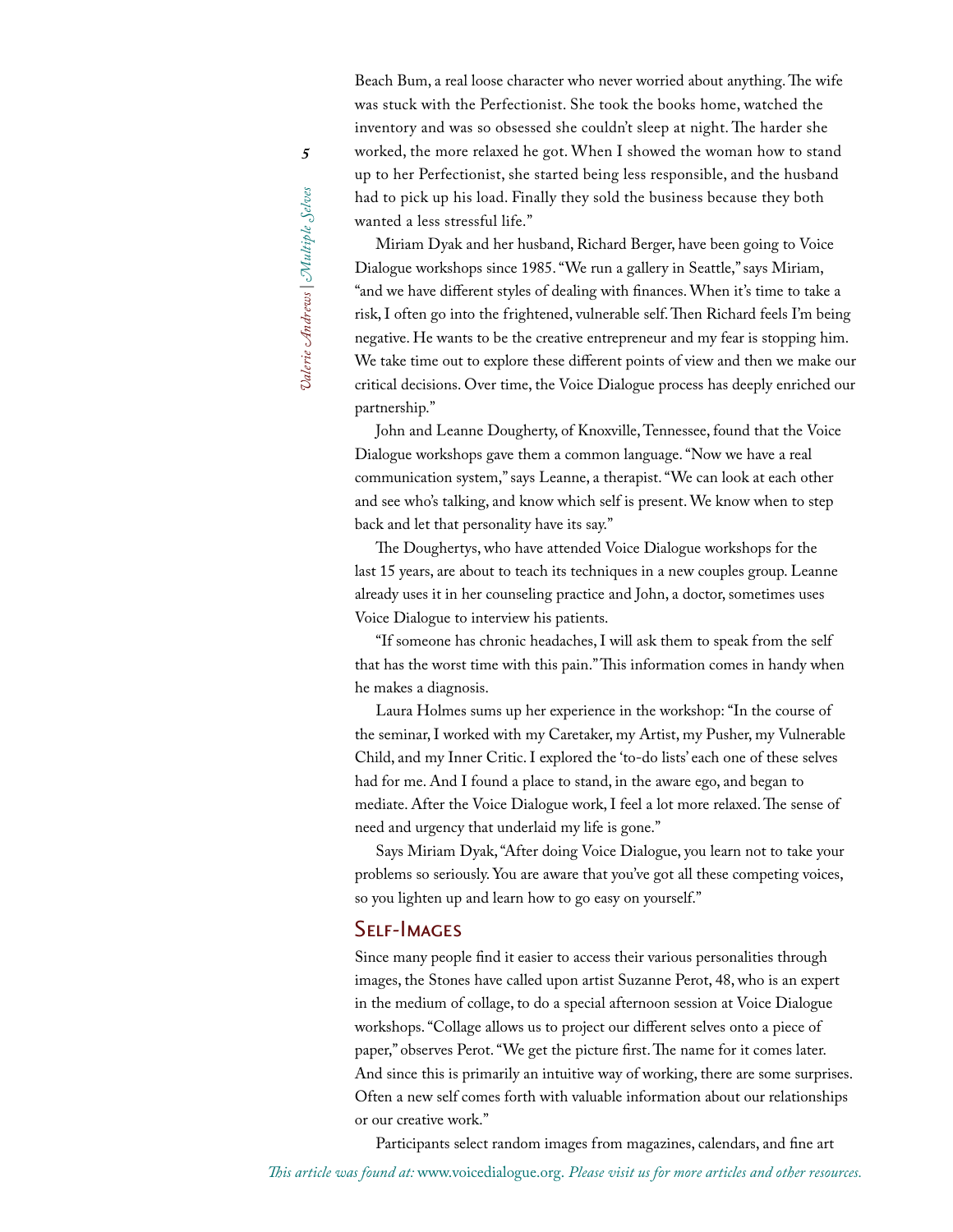"Men who are burdened with a lot of responsibility invariably choose images of the Provider, but somewhere in the collage we'll find the Beach Bum who wants to get away from the daily struggle. Women usually pick images of the Caretaker, but the opposite personality also shows up. The Power Self, who wants recognition in the world, comes out in images of high fashion, diamonds, or dollar signs."

The "time line" exercise also indicates how the different personalities work together. In a section of a collage Perot made for herself, there is a sixties Flower Child, barefoot, with long straight hair, love beads, and no makeup. "I played this role for a while," she notes, "but inside me there was also a CEO who made sure I took care of business and was a good mother."

It's useful to look at how we've been helped, in the past, by our more spontaneous and intuitive selves, adds Perot. "This encourages us to trust them and call on them to solve whatever problems we are facing now."

Perot has also developed a three dimensional collage called the Self Box that helps people to differentiate between the selves they show the world and the ones they tend to keep locked away. "We start with a plain white box, then begin to paste images inside and out. The selection of the pictures and their placement is unconscious, but after a while, a pattern forms. On the outside of the box, we see the dominant selves, like the Provider, the Caretaker, the Pusher, or the Perfectionist. Inside, we find images of the Vulnerable Self, as well as pictures of the Dreamer, the Visionary, or the Artist. Most people hide those personalities that give voice to their intuition, their creativity and their spiritual nature."

The collage workshop gave Kathleen Downes, a former university teacher and researcher, a glimpse of an emerging self. "I was surprised by the images I chose. My collage showed an adventurer and traveler, and that personality became dominant in the next few months. I'm in the process of reshaping and reinventing my career, and I've been attending professional conferences in Bali, Hawaii, and New Zealand. I used to think there was only one right way to do things. But the workshop helped me to realize there are many different selves living inside me. It gave me permission to include them and to live in a more creative way."

WRITING TILE SELVES<br>Writing is another way to connect with our alternative identities. "A human being is a very complex system," observes poet and novelist Deena Metzger, who leads writing workshops in her home in Topanga Canyon, California, and nationwide. Participants in her seminars create characters, write their histories, and get to know them intimately. "Each one of us is a little universe, filled with many different selves," says Metzger, author of Writing for Your Life. Yet we rarely get a chance to explore what it might be like to stand in the shoes of another person-say, a midwife or a healer, a peace

Dalerie Andrews | Multiple Selves *Valerie Andrews | Multiple Selves*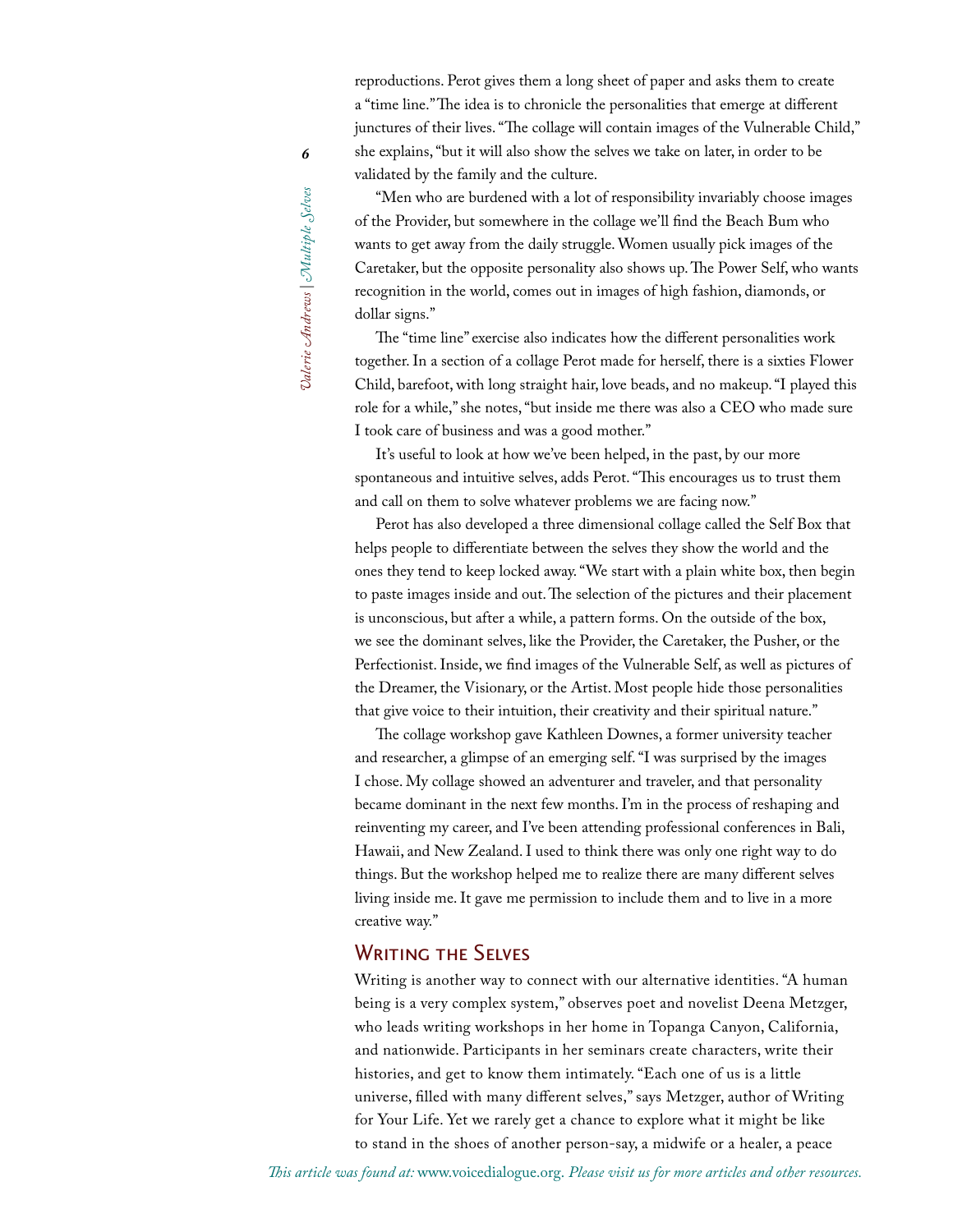worker, a tribal elder, a teenage mother, a gang member, an Inca chief. "We are vessels in which many selves and values coexist. The problem is that we are taught to choose and develop only one."

*7*Dalerie Andrews | Multiple Selves *Valerie Andrews | Multiple Selves*

Metzger, 60, whose recent books Tree and Intimate Nature focus on the richness and diversity of the natural world, urges her students "to take a risk, delve into new realities, go into the unknown. Writing works only when you move beyond the limits of your routine personality. A story gets exciting when you have the courage to explore what it's like to be somebody else."

Workshop participant Karen Gottlieb grew up in a suburban house in Queens, New York, with loving and protective parents. Yet she "happened upon" a character named Johnny Stiletto. "He's slim-hipped, sharp, and doesn't take crap from anybody. He can get around in a tough urban environment and he lives in the shadows. He's the street kid that I never was and he helps balance out my polite exterior. He lives in the recesses of my psyche, but he also has a place—a geographic location in the world."

Metzger's students don't dialogue with their characters. Instead they get to know these "selves" as they tell their stories. When Metzger once asked class members to write about someone they wouldn't ordinarily meet, L.A. psychotherapist Jane Plotkin was afraid she wouldn't come up with anything at all. Suddenly she got an image of a nine year-old black girl wearing a plaid dress. "She just popped into my mind and at first, I was afraid I wouldn't know how to relate to her," she recalls. "But I watched and listened to her, and slowly her story unfolded. I saw that she was in prison, sitting on a cot with her mother who had been arrested for shoplifting. I saw that her mother's spirit had been broken, but this child had a plumb line to the spiritual roots of the black tradition. She was an old soul in a little girl's body. She remembered how to draw sustenance from the world, even from the ground of slavery.

"This is a profound creative process and it's bound to spill over into other areas of your life," says Plotkin. "On one level, I have a new sensitivity to myself and others. As I learned how to participate in the world-view of this little girl, I discovered a quality of innocence and openness. And I learned about a strength that goes back through the generations and whose roots are deeper than our family of origin."

Over the last 25 years of helping students evoke their different selves, Metzger has developed techniques for jump-starting the imagination. "I like timed exercises, because they force people to move past the inner critic and draw upon their intuition. I ask my students to do the impossible—to pick a character and write his or her life history in ten minutes. When you have to work fast, there's no time to be self-conscious. You have to write down the first thing that comes into your head."

Metzger also works with lists and free association. "Right now, I'm teaching women who have breast cancer. I give them ten minutes to list all their memories and associations with that illness. This sounds difficult, but its astonishing how well it works." Participants write a paragraph or two on each image or association. Finally, they write a fictional story of a woman who has breast cancer, incorporating their own memories and life experiences.